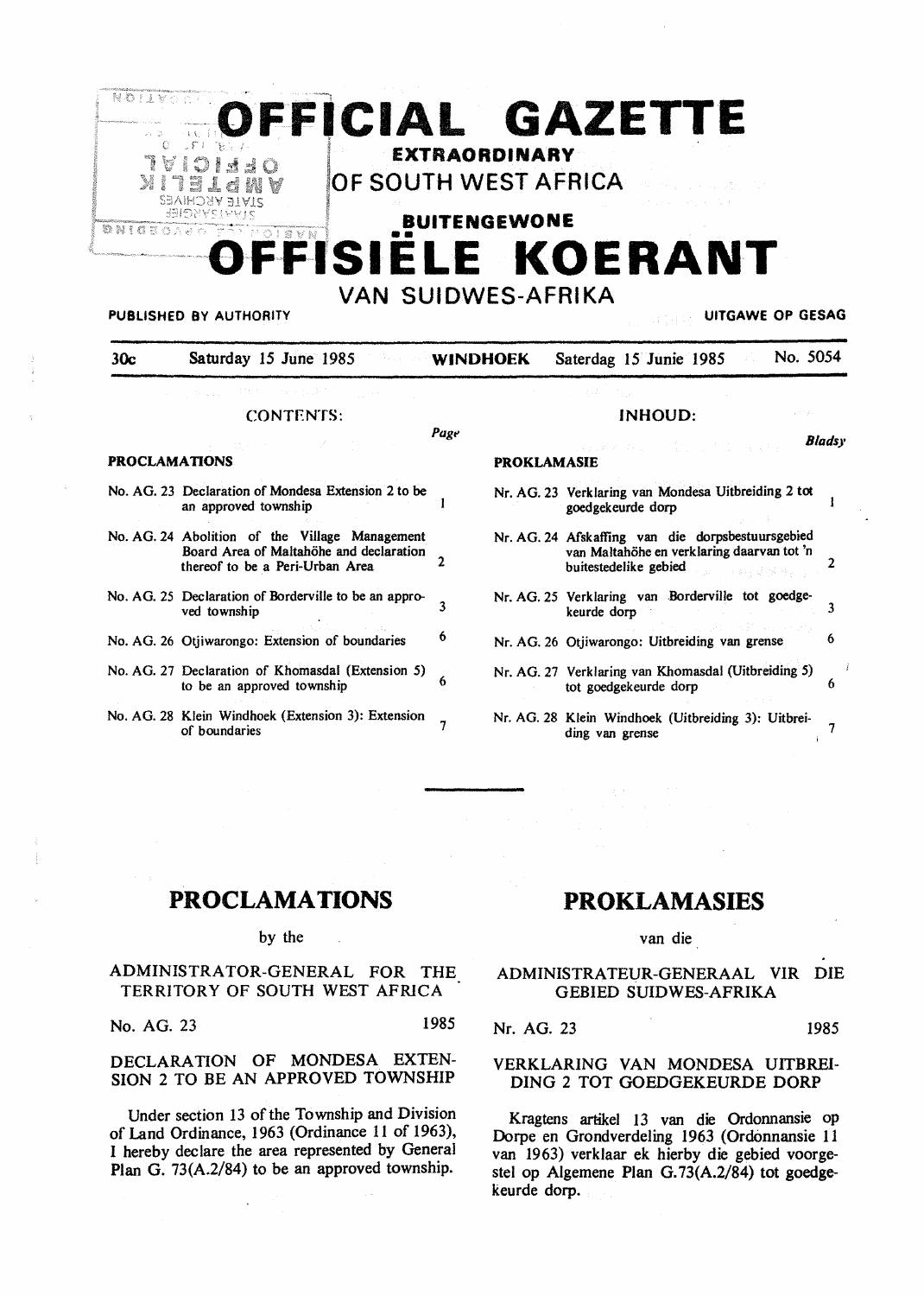The conditions subject to which the application for premission to establish the township concerned has been granted, are set forth in the Schedule in terms of the said section 13.

# **W.A. VAN NIEKERK**

Administrator-General Windhoek, 10 May, 1985

#### SCHEDULE

#### 1. NAME OF TOWNSHIP

The township shall be called Mondesa Extension 2.

#### 2. COMPOSITION OF TOWNSHIP

The township comprises 155 erven numbered 629 and 631 to 784, four open spaces numbered 630 and 785 to 787 and streets as indicated on General Plan G. 73(A.2/84).

#### 3. RESERVED ER VEN

Erven 632, 721 and 775 are reserved for purposes of the local authority.

#### 4. CONDITIONS OF TITLE

The following condition shall be registered in favour of the local authority against the title deeds of all erven, except those referred to in item 3:

The erf shall be used or occupied only for purposes which are in accordance with, and the use or occupation of the erf shall at all times be subject to, the provisions of the Swakopmund Town Planning Scheme prepared and approved in terms of the Town Planning Ordinance, 1954 (Ordinance 18 of 1954).

No. AG. 24 1985

#### ABOLITION OF THE VILLAGE MANA-GEMENT BOARD AREA OF MALTAHÖHE AND DECLARATION THEREOF TO BE A PERI-URBAN AREA

Under the powers vested in me by  $-$ 

(a) section  $3(1)(b)$  of the Village Management Boards Ordinance, 1963 (Ordinance 14 of 1963), I hereby abolish with effect from 1 July

Die voorwaardes ingevolge waarvan die aansoek om verlof tot stigting van die betrokke dorp toegestaan is, word ingevolge genoemde artikel 13 in die By lae uiteengesit.

**W.A. VAN NIEKERK**  Administrateur-generaal Windhoek, 10 Mei 1985

# BYLAE

#### 1. NAAM VAN DORP

Die dorp heet Mondesa Uitbreiding 2.

#### 2. SAMESTELLING VAN DORP

Die dorp bestaan uit 155 erwe genommer 629 en 631 tot 784, vier oop ruimtes genommer 630 en 785 tot 787 en strate soos aangedui op Algemene Plan G.73(A.2/84).

#### 3. GERESERVEERDE ERWE

Erwe 632, 721 en 775 word vir doeleindes van die plaaslike bestuur gereserveer.

#### 4. TITElVOORWAARDES

Die volgende voorwaarde moet ten gunste van die plaaslike bestuur geregistreer word teen die titelbewyse van alle erwe, buiten die in item 3 genoem:

Die erf mag benut of geokkupeer word slegs vir doeleindes wat strook met en die benutting of okkupasie van die erf sal te alle tye onderworpe wees aan, die bepalings van die Dorpsbeplann ingskema van Swakopmund wat ingevolge die Dorpsbeplanningsordonnansie 1954 (Ordonnansie 18 van 1954) ontwerp en goedgekeur is.

#### Nr. AG. 24 1985

## AFSKAFFING VAN DIE DORPSBESTUURS-GEBIED VAN MALTAHOHE EN VERKLA-RING DAARVAN TOT 'N BUITESTEDE-LIKE GEBIED

Kragtens die bevoegdheid my verleen by -

(a) artikel 3(1Xb) van die Ordonnansie op Dorpsbesture 1963 (Ordonnansie 14 van 1963) skaf ek hiermee die Dorpsbestuursgebied van Mal-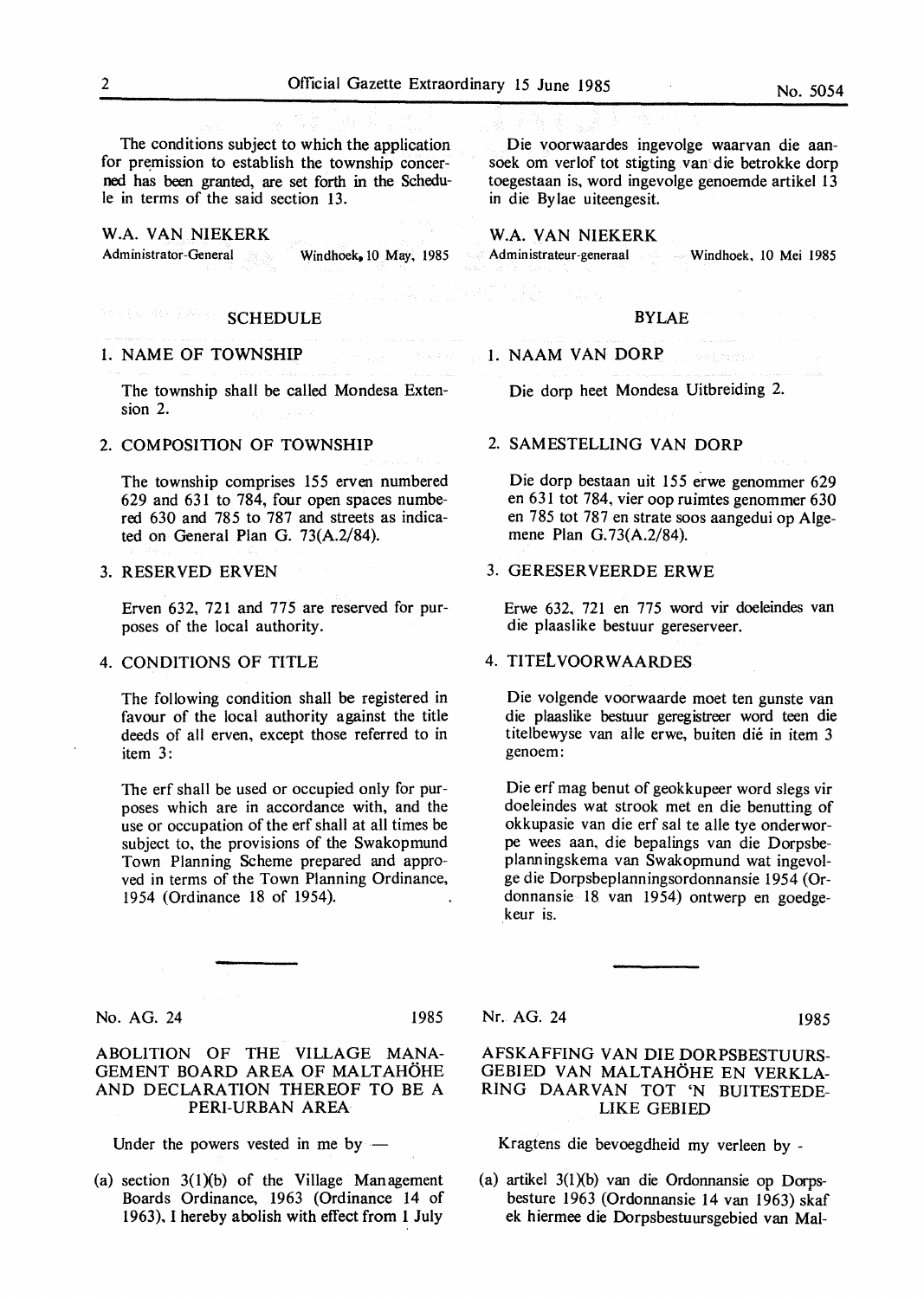19 85 the Village Management Board Area of Maltahöhe which was declared as a Village Management Board Area by the Proclamation constituting the Maltahöhe Village Management Board, 1945 (Proclamation 29 of 1945), and is, in terms of section 2(1) of the said Village Management Boards Ordinance, 1963, deemed to be a Village Management Board Area so declared in terms of that Ordinance;

(b) section 36(1) of the Peri-Urban Development Board Ordinance, 1970 (Ordinance 19 of 1970), I hereby declare the area referred to in paragraph (a), with effect from 1 July 1985, to be a peri-urban area to which the Peri-Urban Development Board Ordinance, 1970 (Ordinance 19 of 1970), shall be applicable.

I hereby repeal, with effect from 1 July 1985, the Proclamation Constituting the Maltahöhe Village Management Board Area, 1945 (Proclamation 29 of 1945).

**W.A. VAN NIEKERK** 

Administrator-General Windhoek, *5* June, 1985

tahöhe, wat by die Konstitueringsproklamasie van Maltahöhe-dorpsbestuur 1945 (Proklamasie 29 van 1945) tot 'n dorpsbestuursgebied verklaar is en ingevolge artikel 2(1) van genoemde Ordonnansie op Dorpsbesture 1963 beskou word as 'n dorpsbestuursgebied wat tot sodanig verklaar is ingevolge daardie Ordonnansie, met ingang 1 Julie 1985 af;

(b) artikel 36(1) van die Ordonnansie op die Raad vir Buitestedelike Ontwikkeling, 1970 (Ordonnansie 19 van 1970), verklaar ek hiermee die in paragraaf (a) bedoelde gebied, met ingang van 1 Julie 1985 tot 'n buitestedelike gebied waarop die Ordonnansie op die- Raad vir Buitestedelike Ontwikkeling, 1970 van toepassing is.

Ek herroep hiermee met ingang van 1 Julie 1985 die Konstitueringsproklamasie van Maltahöhe-dorpsbestuur 1945 (Proklamasie 29 van 1945).

**W.A. VAN NIEKERK**  Administrateur-generaal Windhoek, *5* Junie 1985

No. AG. 25 1985

# DECLARATION OF BORDERVILLE TO BE **AN APPROVED TOWNSHIP**

Under section 13 of the Township and Division of Land Ordinance, 1963 (Ordinance 11 of 1963), I hereby declare the area represented by General Plan V. 51(A.612/82) to be an approved township.

The conditions subject to which the application for permission to establish the township concerned has been granted, are set forth in the Schedule in terms of the said section 13.

**W.A. VAN NIEKERK**  Administrator-General Windhoek, 10 May 1985

#### SCHEDULE

# I. NAME OF TOWNSHIP

The township shall be called Borderville.

# 2. COMPOSITON OF TOWNSHIP

The township comprises 65 erven numbered 1 to *65* and streets as indicated on General Plan V.51 (A.612/82).

Nr. AG. 25 1985

# **VERKLARING VAN BORDERVILLE** TOT GOEDGEKEURDE **DORP**

Kragtens artikel 13 van die Ordonnansie op Dorpe en Grondverdeling 1963 (Ordonnansie 11 van 1963) verklaar ek hierby die gebied voorgestel op Algemene Plan V.5 l(A.612/82) tot goedgekeurde dorp.

Die voorwaardes ingevolge waarvan die aansoek om verlof tot stigting van die betrokke dorp toegestaan is, word ingevolge genoemde artikel 13 in die Bylae uiteengesit.

**W.A. VAN NIEKERK**  Administrateur-generaal Windhoek, 10 Mei 1985

#### BYLAE

# 1. NAAM VAN DORP

Die dorp heet Borderville.

#### 2. SAMESTELLING VAN DORP

Die dorp bestaan uit 65 erwe genommer 1 tot 65 en strate soos aangedui op Algemene Plan V.5 l(A.612/82).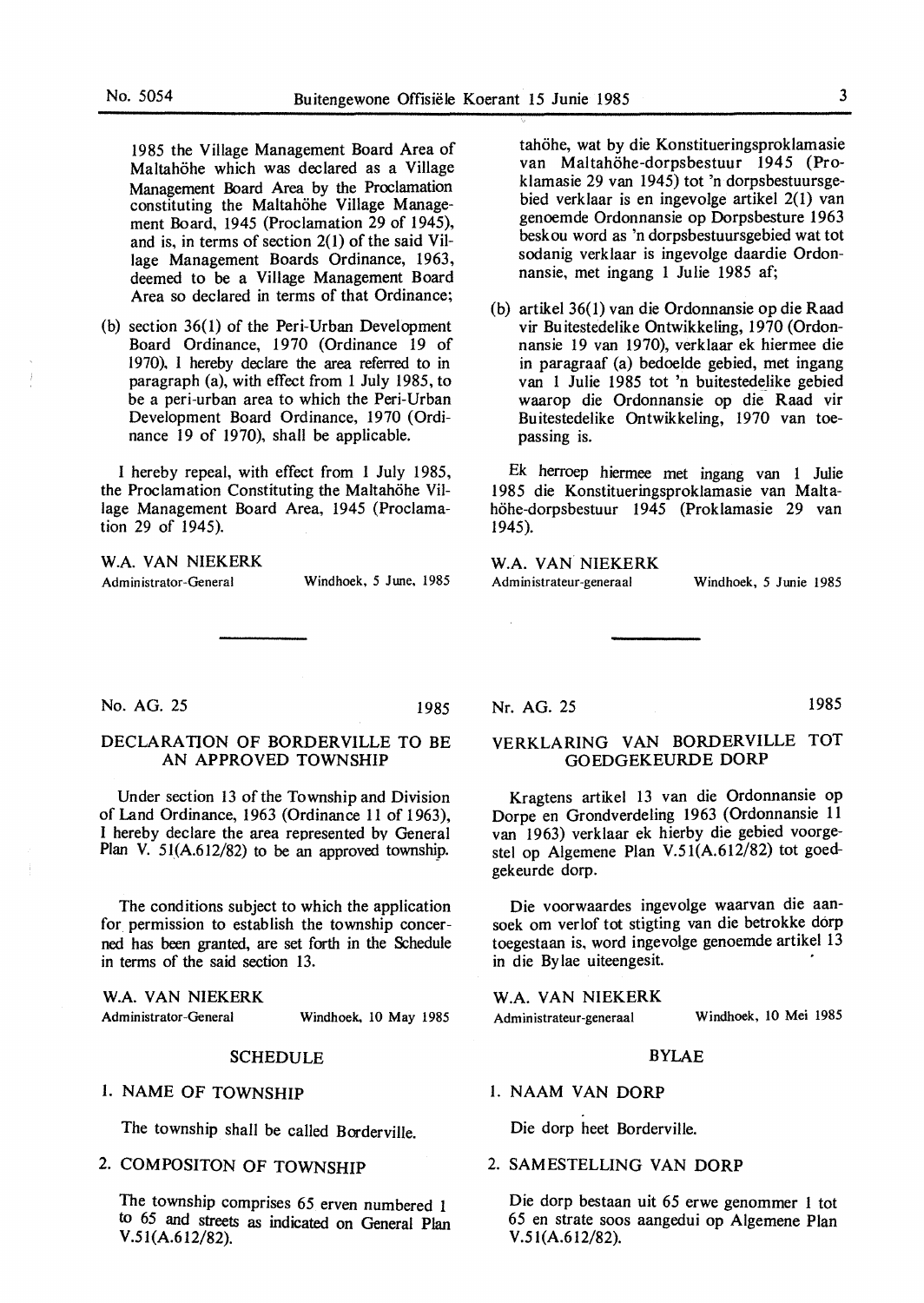#### 3. RESERVED ERVEN

For the Government of the Territory: Erf l for educational purposes.

# 4. CONDITIONS OF TITLE

- A The following conditions shall be registered in favour of the local authority against the title deeds of all erven except erven 11,63 and the one referred to in tiem 3.
	- ( l) It shall not be permissible to drill or excavate for water on the erf.
	- (2) No dairy, stable, cowshed, abattoir, piggery, bakery, sausage factory or any offensive trade whatsoever shall be established or conducted on the erf.

For the purposes of this paragraph "offensive trade" shall mean any of the businesses, trades, works or institutions mentioned in regulation l(a) of the regulations promulgated under Government Notice 141 of 10 November 1926, as amended.

- (3) Except with the written permission of the local authority no bricks, tiles, earthenware pipes or any other articles of a like nature shall be made on the erf for any purpose other than the erection of a building on the erf.
- (4) No cattle, sheep, pigs, goats, baboons, monkeys, beasts of prey or draught animals shall be kept on the erf.
- (5) Only one *bona fide* domestic servant who actually and exclusively performs his services on the erf, shall be permit-. ted to reside on the erf or any portion thereof or to occupy it in any other manner.
- B. The following conditions shall be registered in favour of the local authority against the title deeds of the following erven: i<br>Sipa
	- (1) Erven 2 to 10, 12 to 62, 64 and 65:
		- (a) The erf shall be used for residential purposes only.

3. GERESERVEERDE **ERWE** 

Vir die Goewerment van die Gebied: Erf 1 vir onderwysdoeleindes.

#### 4. TITELVOORWAARDES

- A Die volgende voorwaardes moet ten gunste van die plaaslike bestuur geregistreer word teen die titelbewyse van alle erwe buiten erwe 11, 63 en dié in item 3 genoem.
	- (l) Op die erf mag nie na water geboor of gegrawe word nie.
	- (2) Geen melkery, stal, koeistal, abattoir, varkhok, bakkery, worsfabriek of enige hinderlike bedryf hoegenaamd mag op die erf aangebring of bestuur word nie.

Vir die doeleindes van hierdie paragraaf beteken "hinderlike bedryf' enigeen van die besighede, bedrywe, werke of inrigtings genoem in regulasie l(a) van die regulasies afgekondig by Goewermentskennisgewing 141 van 10 November 1926, soos gewysig.

- (3\ Buiten met die skriftelike toestemming van die plaaslike bestuur mag geen stene, teëls of erdepype of enige ander artikels van soortgelyke aard vir enige ander doe! as ·vir die oprigting van 'n gebou op die erf, op die erf gemaak word nie.
- (4) Geen beeste, skape, varke, bokke, bobbejane, ape of roof- of trekdiere mag op die erf aangehou word nie.
- (5) Slegs een *bona fide* huisbediende wat sy dienste werklik en uitsluitlik op die erf !ewer, mag toegelaat word om op die erf of enige gedeelte daarvan te woon of dit op enige ander wyse te okkupeer.
- B Die volgende voorwaardes moet ten gunste van die plaaslike bestuur geregistreer word teen die titelbewyse van die volgende erwe:
	- (1) Erwe 2 tot IO, 12 tot 62, 64 en 65:
		- (a) Die erf mag slegs vir woondoeleindes gebruik word.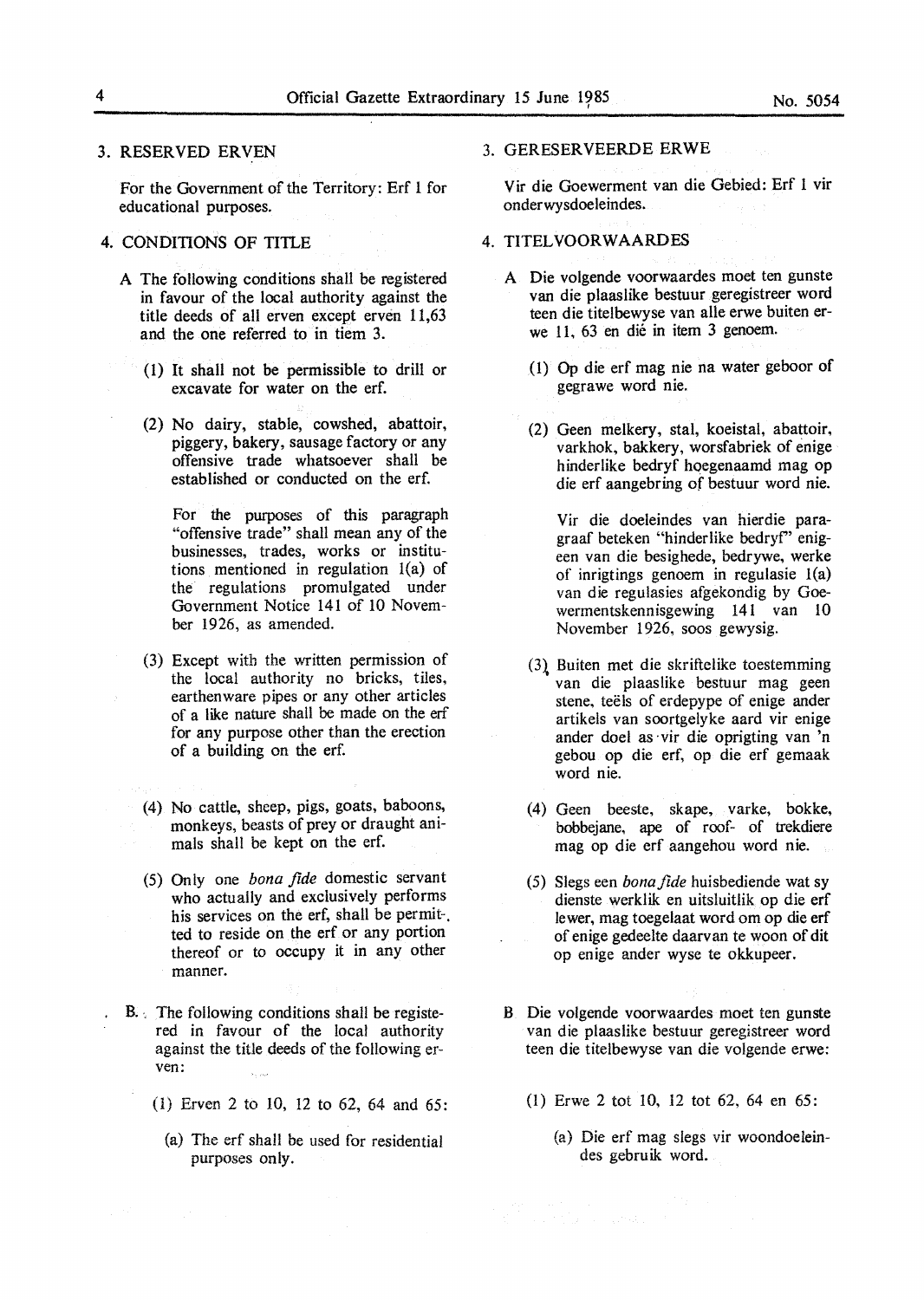- (b) Only one building, designed and destined for occupation by only one family, including the necessary outbuildings, shall be erected on the erf.
- (c) Subject to the provisions of item 4A(5), the buildings on the erf shall be occupied by one family only.
- (d) No buildings or structures or any portion thereof (except boundary walls, fences, fire walls and railway lines) as the case may be, shall be erected without the consent of the local authority, within *5* metres of any street boundary or within 3 metres of any lateral or rear boundary.

For the purposes of this paragraph "street boundary" shall mean any boundary common to a street; ,"lateral boundary" shall mean any boundary with at least one end on a street boundary, and "rear boundary" shall mean any boundary other than a lateral or street boundary.

- (2) Erf 11:
	- (a) The erf shall be used for the erection of a church only, including the necessary outbuildings.
	- (b) No buildings or structures or any portion thereof (except boundary walls, fences, fire walls and railway lines) as the case may be, shall be erected without the consent of the local authority, within *5* metres of any street boundary or within 3 metres of any lateral or rear boundary.

For the purposes of this paragraph "street boundary" shall mean any boundary common to a street; "lateral boundary" shall mean any boundary with at least one end on a street boundary, and "rear boundary" shall mean any boundary other than a lateral or street boundary.

- (3) Erf 63:
	- (a) The erf may be used for business purposes only: Provided that flats may be erected above the ground floor.
- (b) Slegs een gebou, ontwerp en bestem vir bewoning deur slegs een gesin, met inbegrip van die nodige buitegeboue, mag op die erf opgerig word.
- (c) Behoudens die bepalings van item 4A(5), mag slegs een gesin die geboue op d'ie erf bewoon.
- (d) Geen geboue of strukture of enige dee! daarvan (behalwe grensmure, omheinings, brandmure en spoorlyne), na gelang, mag sonder die toestemming van die plaaslike bestuur, binne *5* meter van enige straatgrens of binne 3 meter van enige sygrens of agtergrens van die erf, opgerig word nie.

Vir die doeleindes van hierdie paragraaf beteken "straatgrens" enige grens gemeenskaplik met 'n straat; "sygrens" 'n grens wat minstens een eindpunt op 'n straatgrens het, en "agtergrens" enige ander grens as 'n sy- of straatgrens.

- (2) Erf 11:
	- (a) Die erf mag slegs vir die oprigting van 'n kerk, met inbegrip van die nodige buitegeboue, gebruik word.
	- (b) Geen geboue of strukture of enige deel daarvan (behalwe grensmure, omheinings, brandmure en spoorlyne), na gelang, mag sonder die toestemming van die plaaslike bestuur, binne *5* meter van enige straatgrens, of binne 3 meter van enige sygrens of agtergrens van die erf, opgerig word nie.

Vir die doeleindes van hierdie paragraaf beteken "straatgrens" enige grens gemeenskaplik met 'n straat; "sygrens" 'n grens wat minstens een eindpunt op 'n straatgrens het, en "agtergrens" enige ander grens as 'n sy- of straatgrens.

- (3) Erf 63:
	- (a) Die erf mag slegs vir besigheidsdoeleindes gebruik word: Met dien verstande dat woonstelle bo die grondvloer opgerig mag word.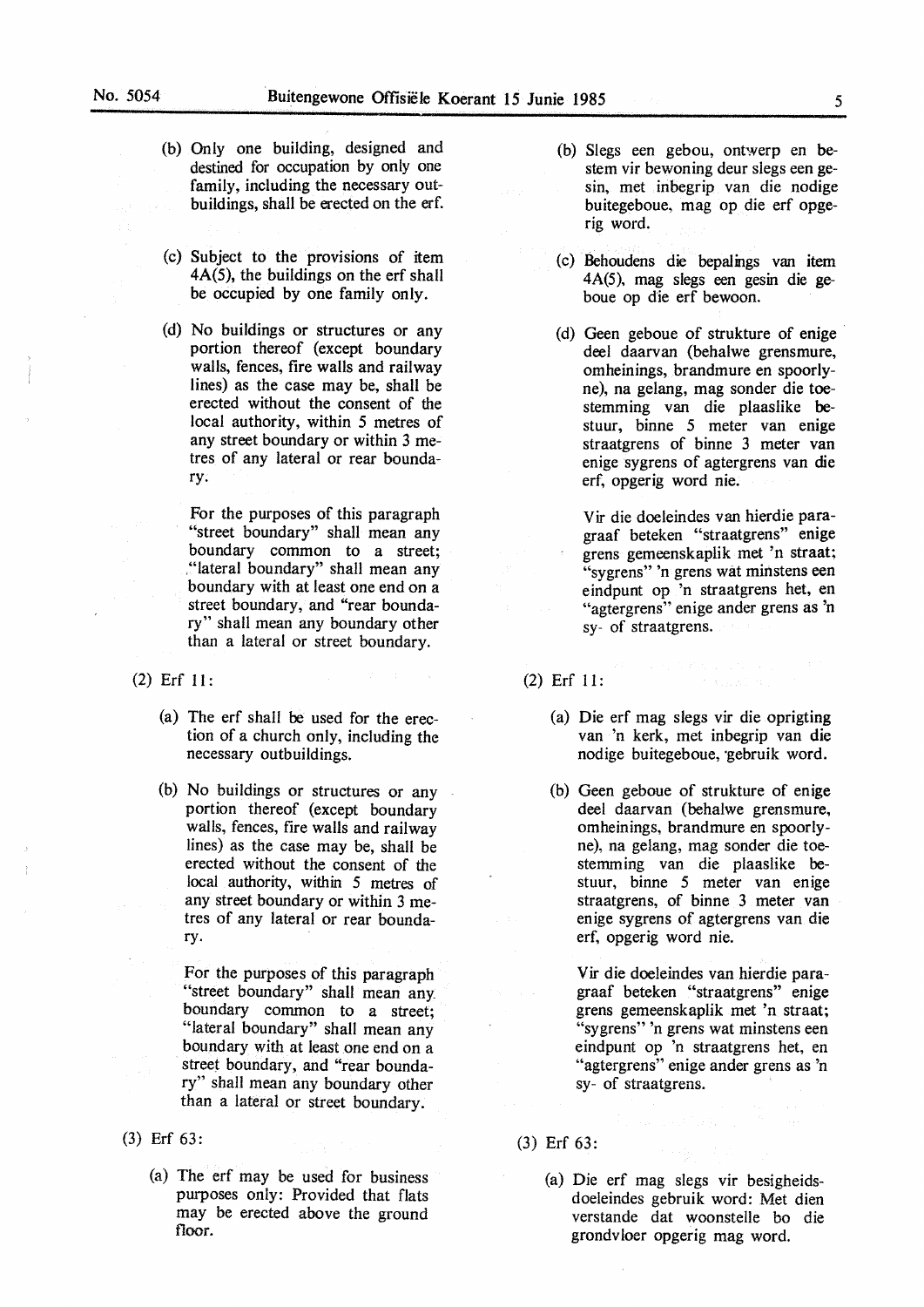- (b) The coverage of the ground floor of the buildings erected on the erf shall not exceed 70 per cent of the total area of the erf: Provided that buildings with a floor area ratio of not more than 1,5 times the total area of the erf, may be erected on the erf.
- (b) Die beslaanoppervlakte van die grondvloer van die geboue wat op die erf opgerig word, mag nie 70 persent van die algehele oppervlakte van die erf oorskry nie: Met dien verstande dat geboue met 'n vloerruimteverhouding wat nie meer is nie as 1,5 maal die algehele oppervlakte van die erf, op die erf opgerig mag word.

No. AG. 26 1985

# OTJIWARONGO: EXTENSION OF BOUN-**DARIES**

Under section 29(1) of the Townships and Division of Land Ordinance, 1963 (Ordinance 11 of 1963), I hereby extend the boundaries of the Township of Otjiwarongo to include portion 11 of Otjiwarongo Townlands West 408, situated in the Registration Division D.

The above-mentioned property is now known as erf 1597, Otjiwarngo.

**W .A. VAN NIEKERK** 

Administrator-General

Windhoek, 23 May 1985

Nr. AG. 26 1985

## OTJIWARONGO: UITBREIDING VAN GRENSE

Kragtens artikel 29( 1) van die Ordonnansie op Dorpe en Grondverdeling 1963 (Ordonnansie 11 van 1963) brei ek hierby die grense van die Dorp Otjiwarongo uit om gedeelte 11 van Otjiwarongo Dorpsgronde Wes 408, geleë in die Registrasieafdeling D, in te sluit.

Bogenoemde eiendom staan nou bekend as erf 1597. Otiiwarongo.

#### **W .A. VAN NIEKERK**

Administrateur-generaal

Windhoek, 23 Mei 1985

No. AG. 27

1985

#### DECLARATION OF KHOMASDAL (EXTEN-SION 5) TO BE AN APPROVED TOWNSHIP.

Under section 13 of the Township and Division of Land Ordinance, 1963 (Ordinance 11 of 1963), I hereby declare the area represented by General Plan K.207(A.473/83) to be an approved township.

The conditions subject to which the application for permission to establish the township concerned has been granted are set forth in the Schedule in terms of the said section 13.

W.A. VAN NIEKERK

Administrator-General Windhoek, 23 May 1985

Nr. AG. 27

1985

## VERKLARING VAN KHOMASDAL (UIT-BREIDING 5) TOT GOEDGEKEURDE DORP

Kragtens artikel 13 van die Ordonnansie op Dorpe en Grondverdeling 1963 (Ordonnansie 11 van 1963) verklaar ek hierby die gebied voorgestel op Algemene Plan K.207(A.473/83) tot goedgekeurde dorp.

Die voorwaardes ingevolge waarvan die aansoek om verlof tot stigting van die betrokke dorp toegestaan is, word ingevolge genoemde artikel 13 in die Bylae uiteengesit.

## **W .A. VAN NIEKERK**

Administrateur-generaal Windhoek, 23 Mei 1985